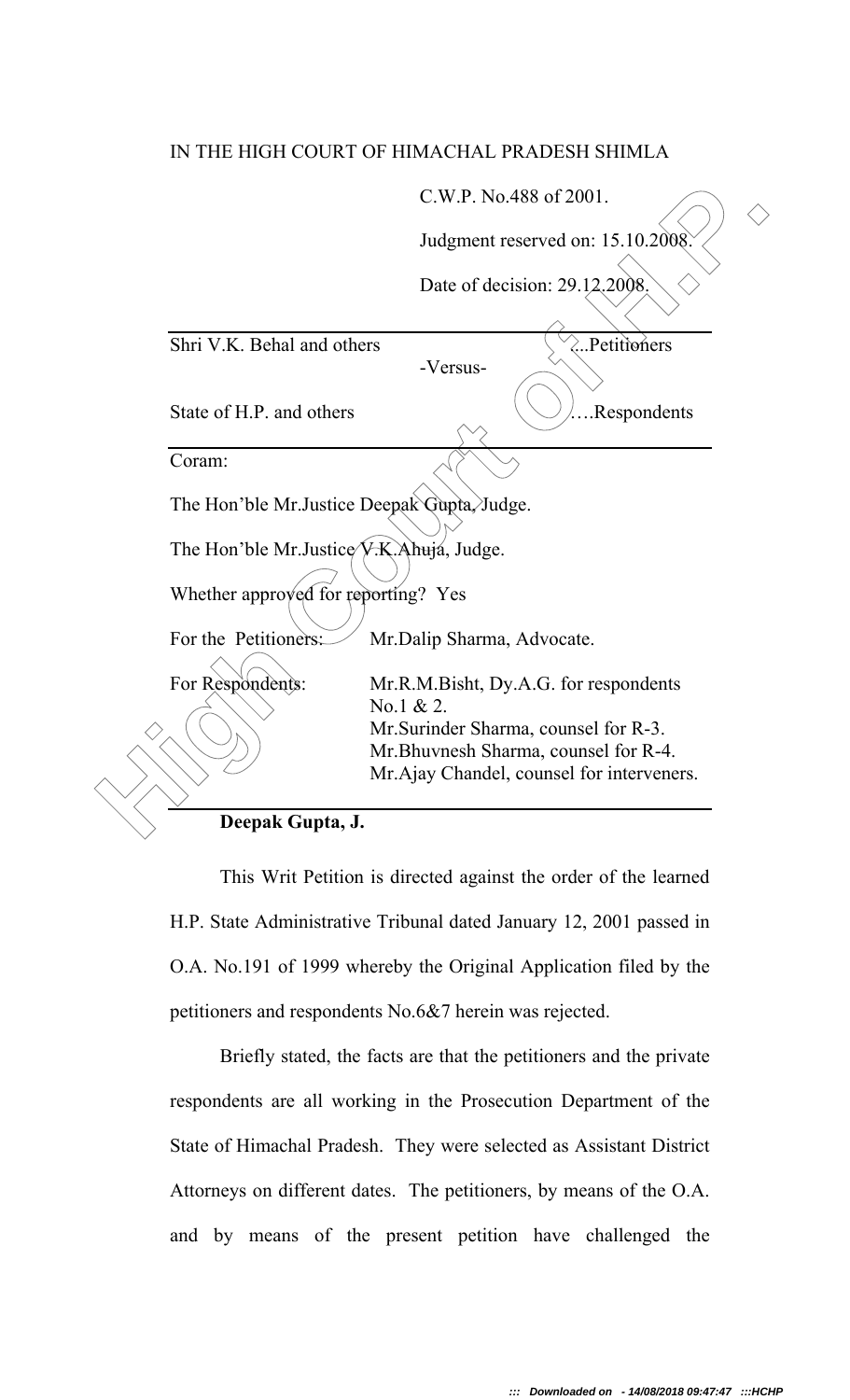(Reservation of vacancies in the Himachal Pradesh State N66)<br> **Technical Services**) Rules, 1972 (hereinafter referred to as the<br>
Rules). Rule 5(i) of the aforesaid Rules as originally polified for<br>
28.3.1972 read as follo constitutional validity of the Demobilized Armed Forces Personnel (Reservation of vacancies in the Himachal Pradesh State Non-Technical Services) Rules, 1972 (hereinafter referred to as the Rules). Rule 5(i) of the aforesaid Rules as originally notified on 28.3.1972 read as follows:

"Service rendered in the armed forces including the period spent on training prior to Commission in the case of Commissioned Officers, shall count, in full, towards seniority and fixation of pay under the State Government in the post to which he is first appointed against the vacancy reserved under Rule 3."

This rule was amended vide notification dated 6.12.1980 to

read as follows:

"Seniority and pay of the candidates who are appointed against the vacancies reserved under Rule 3 shall be determined on the assumption that they joined the service or the post, as the case may be, under the State Govt. at the first opportunity they had after they joined the military service or training prior to the Commission."

The aforesaid provision was against amended and now the

provision reads as follows:

"(1)Only the period of approved military service rendered after attaining the minimum age prescribed for appointment to the service concerned by the candidates appointed against reserved vacancies under the relevant rules, shall count towards fixation of pay and seniority in that service. This benefit shall however be allowed at the time of first civil employment only and it shall not be admissible in subsequent appointments of ex-servicemen who are already employed under the State/Central Govt. against reserved posts."

The petitioners challenge the validity of this Rule on various counts.

We have heard Shri Dalip Sharma, learned counsel for the petitioners, Sh.R.M. Bisht, learned Deputy Advocate General for respondents 1&2 and S/Sh.Bhuvnesh Sharma, Ajay Chandel and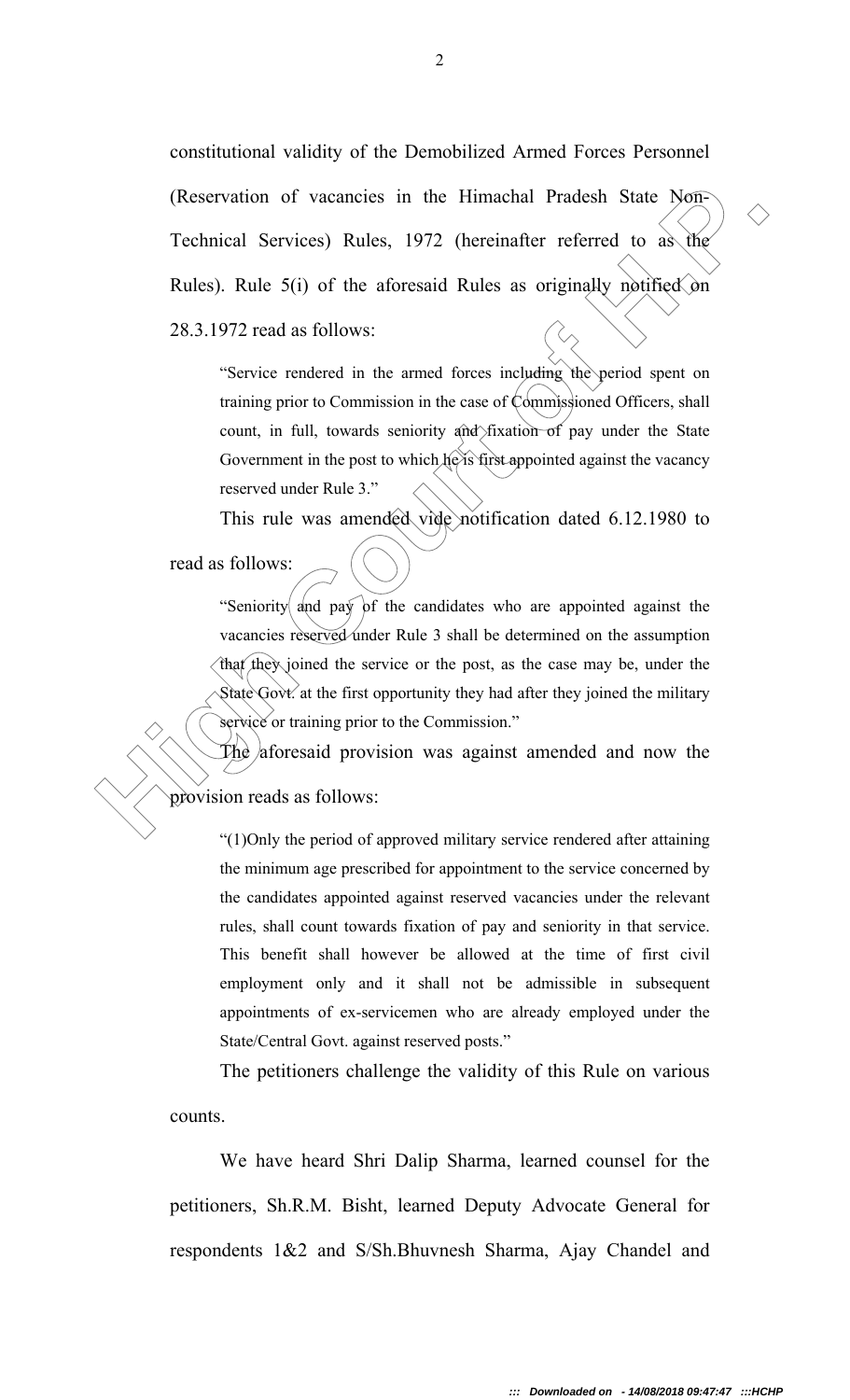Surinder Sharma, counsel for private respondents and the interveners.

The main contention raised on behalf of the petitioners by<br>
Sh.Dalip Shama is that the Rules are unconstitutional, because they<br>
give benefit to even those ex-servicemen who had not joined service<br>
in the armed forces dur The main contention raised on behalf of the petitioners by Sh.Dalip Sharma is that the Rules are unconstitutional because they give benefit to even those ex-servicemen who had not joined service in the armed forces during the period of emergency. According to the petitioners, the persons who join the armed forces when the situation in the Country is normal  $\overline{d\phi}$  not  $\overline{d\phi}$  anything extra-ordinary and they join the armed forces like any other career and therefore there is no rationale for giving them benefit of the service rendered by them in the armed forces for the purposes of pay and seniority. Sh.Dalip Sharma, learned counsel for the petitioners has urged that he is not in any manner arguing that the ex-servicemen do not form a separate class. He submits that to satisfy the tests of Article 14 not only should the classification be justified but there should be a reasonable nexus with the object sought to be achieved. It is his submission that if the object is to rehabilitate the ex-serviceman this object is served by providing reservations to them. However, according to him, there is no justification in granting them the benefit of seniority by adding the period of service rendered by them in the Army. He submits that once the persons are recruited from various sources and become members of one service no further distinction can be made between them on the ground of the past service rendered in a totally unrelated employment. In the alternative he submits that the benefit, if any, should be restricted to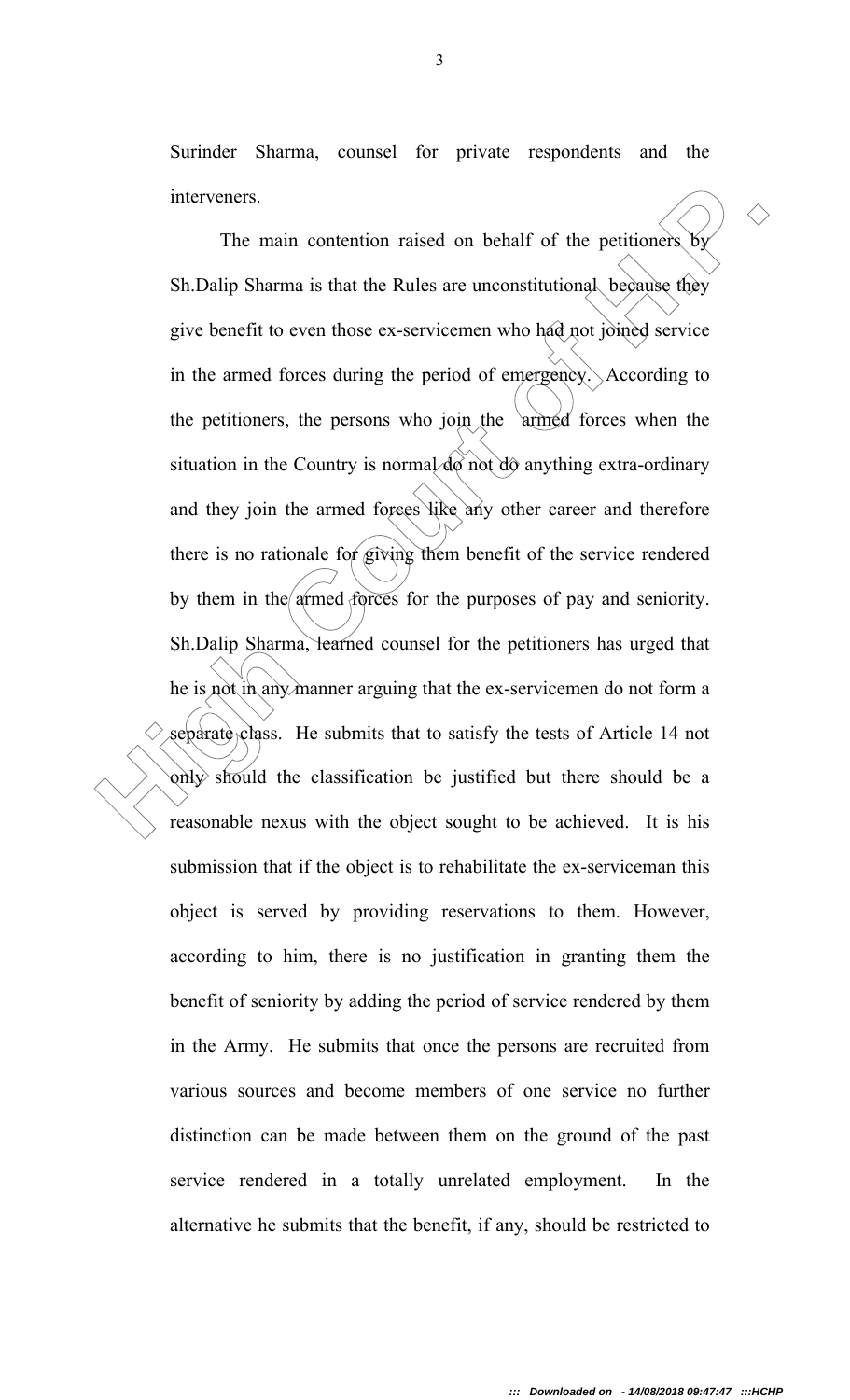other individuals who joined service much before the ex-servicements<br>
cannot be jeopardized by giving the ex-servicement benefit of adding<br>
the service rendered by them in the armed forces for reckloning their<br>
servicity. grant of financial benefits like fixation of pay only and the rights of other individuals who joined service much before the ex-servicemen cannot be jeopardized by giving the ex-servicemen benefit of adding the service rendered by them in the armed forces for reckoning their seniority. According to him, the case of ex-servicemen who joined armed forces during the period of emergency when the Nation was facing foreign aggression or when the sovereignty and integrity of the Country was at stake, stands on a completely different footing and the ex-servicemen who joined during emergency have to be treated as a different class. The benefit given to such ex-servicemen who joined during emergency cannot be extended to the person who joined service during normalcy. In the alternative it is urged that even if the Rule is held to be valid the deemed date of appointment cannot be from a date prior to such persons acquiring the minimum educational eligibility criteria prescribed in the Rules.

On the other hand, counsel for the respondents and interveners have supported the validity of the Rules and have contended that not only is there an intelligible criteria but the classification also has a reasonable nexus with the object sought to be achieved. The respondents have also argued that the Apex Court has virtually upheld the validity of the H.P. Rules though in the context of H.P. Police Service in **S.B. Dogra vs. State of H.P., (1992) 4 SCC 455.**

The main plank of argument of the petitioners is that the Apex Court in **Ram Janam Singh vs. State of Uttar Pradesh and another, AIR 1994 SC 1722** clearly held that the ex-servicemen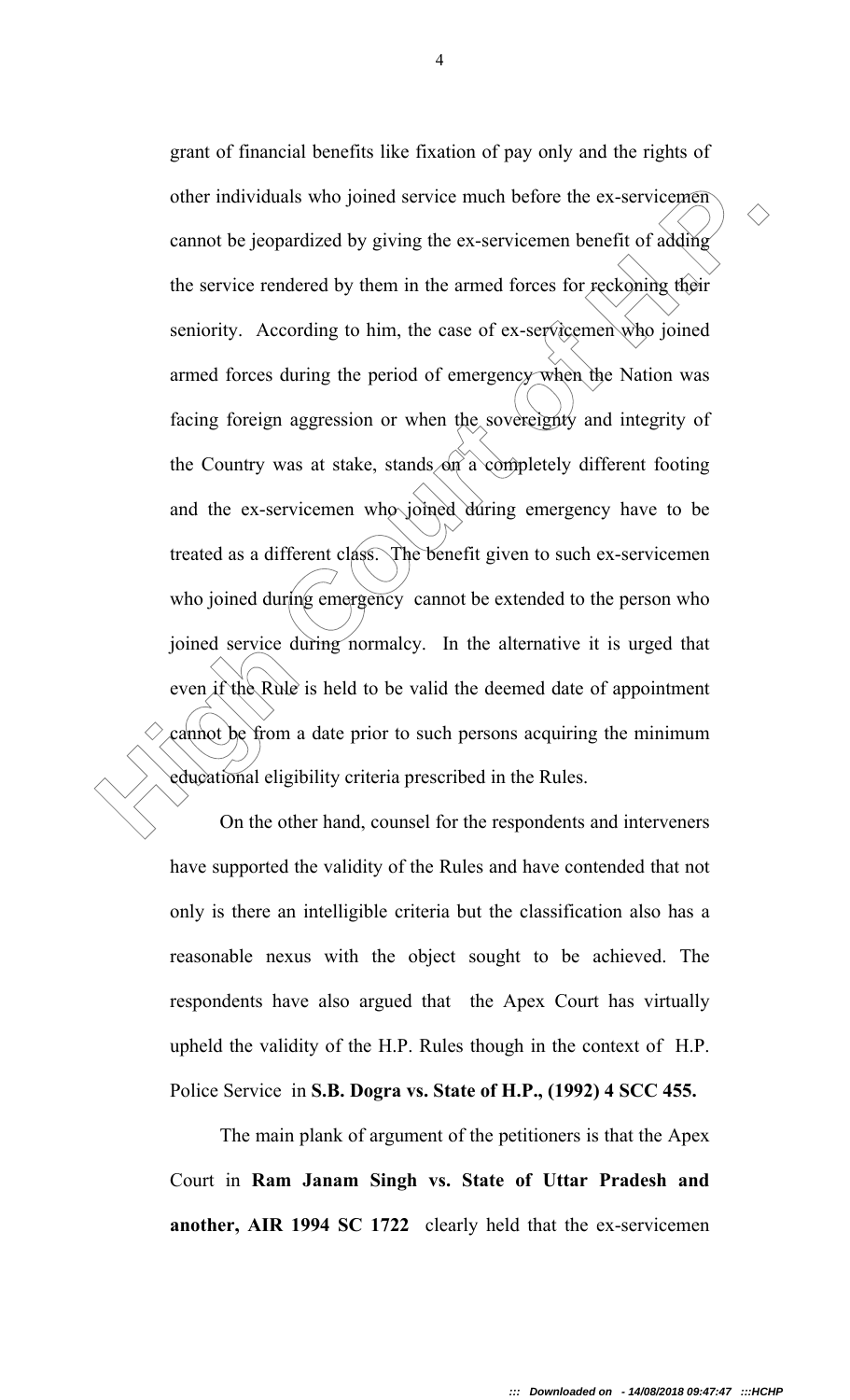emergency have to be treated at a higher pedestal than those who<br>
joined service during normalcy. The two categories are unequal and<br>
cannot be equated. It would be pertinent to mention that under the<br>
U.P. Non Technical who joined service in the armed forces during the period of emergency have to be treated at a higher pedestal than those who joined service during normalcy. The two categories are unequal and cannot be equated. It would be pertinent to mention that under the U.P. Non Technical (Class-II) Services (Reservation of Vacancies for Demobilized Officers) Rules, 1973 the benefit of the Rules was confined to those ex-servicemen who had joined service in the armed forces during the period when the Country was under a state of emergency. One person who had joined service in the armed forces during the period when the emergency was not in operation challenged the  $\eta$  n-grant of the benefit of Rules to him on the ground that there was no reasonable rational basis for excluding the period from January 10, 1969 when the emergency was lifted till December  $3$ , 1971, when the same was re-imposed. This writ petition was allowed by the Allahabad High Court. Thereafter, Ram Janam Singh filed an appeal before the Apex Court which was allowed. The Apex Court held as follows:

"10. From time to time controversy regarding inter se seniority is raised between persons recruited from different sources to the same service. In past, notional seniority used to be given to one group of officers, purporting to mitigate their hardship or to rectify any alleged wrong done to them in the process of recruitment or promotion. Ultimately, it was realised that if liberty is given to fix seniority of an officer or group of officers belonging to a particular category with reference to a notional date, that will lead to great uncertainty in public service. The date of entry into a particular service was considered to be the most safe rule to follow while determining the inter se (sic) one officer or the other or between one group of officers and the other recruited from the different sources. After referring to different judgments of this Court, a Constitution Bench in the case of Direct Recruit Class II Engineering Officers' Association v. State of Maharashtra, (1980) 2 SCC 715 : (AIR 1990 SC 1607), came to the same conclusion. The same has been reiterated in the case of State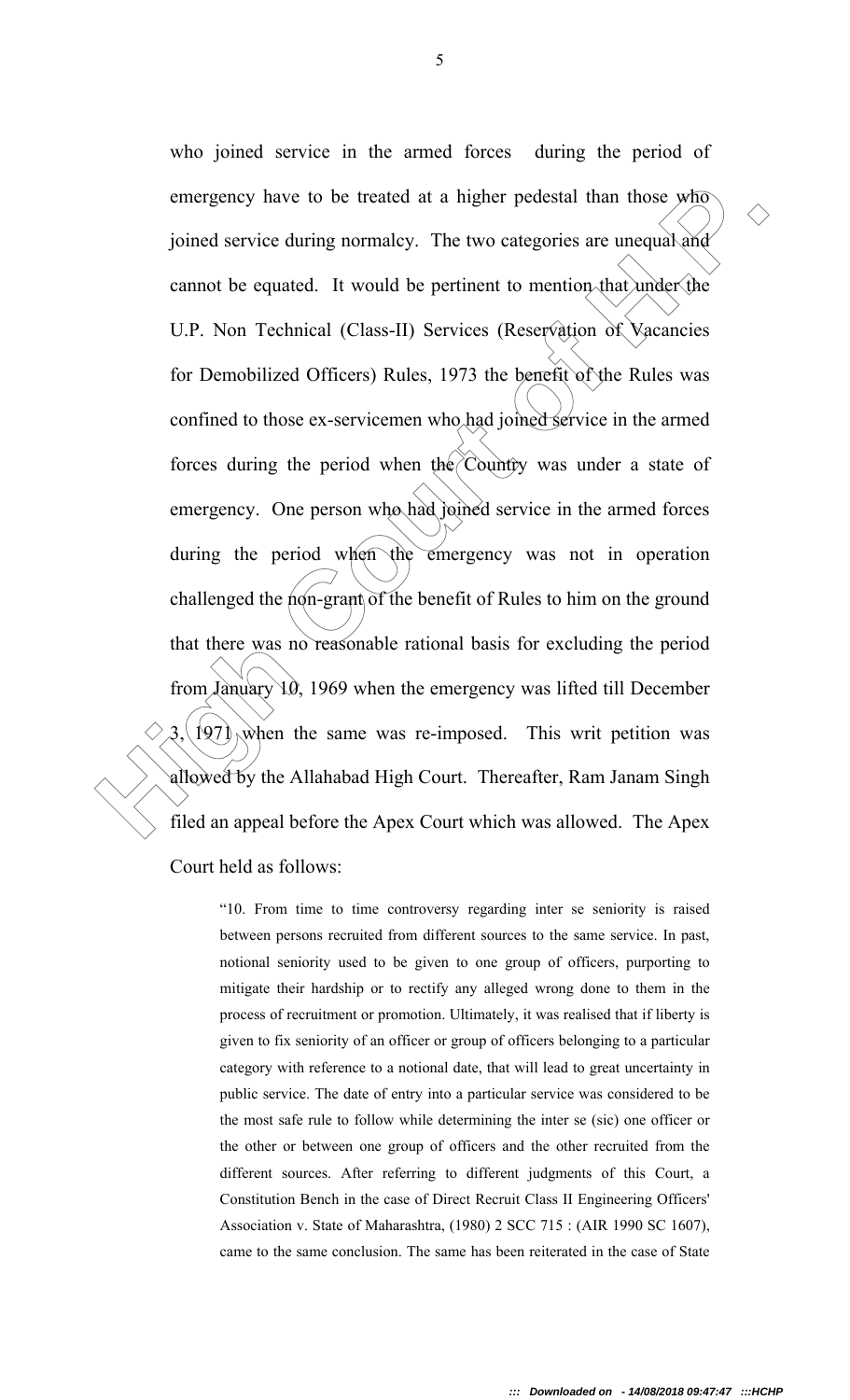This entry in the service, which will be consistent with the recruitment<br>Conditions of the constitution. Of course, if the criterionships<br>experience are propored proportions can be treated a chase spectral form the<br>need t of West Bengal v. Aghore Nath Dev,(1993) 3 SCC 371. It is now almost settled that seniority of an officer in service is determined with reference to the date of his entry in the service, which will be consistent with the recruitment of Articles 14 and 16 of the Constitution. Of course, if the circumstances so require a group of persons can be treated a class separate from the rest, for any preferential or beneficial treatment while fixing their seniority. But, whether such, group of persons belong to a special class for any special treatment, in matters of seniority has to be decided on objective consideration and on taking into account relevant factors which can stand the test of Articles 14 and 16 of the Constitution. Normally, such classification should be by statutory rule or rules framed under Article 309 of the Constitution. The far-reaching implication of such rules need not be impressed, because they purport to affect the seniority of persons, who are already in service. For promotional posts, generally the rule regarding merit and ability or seniority-cum- merit is followed in most of the services. As such the seniority of an employee in the later case is material and relevant to further his career, which can be affected by factors, which can be held to be reasonable and rational.

11. It appears that the framers of the Rules 1973 and 1980, while treating the persons, who had been commissioned on or after November 1, 1962 but before January 10, 1968 and again on or after December 3, 1971, took into account the circumstances and the background in which such persons were commissioned in Armed Forces i.e. when the nation was faced with foreign aggressions and the  $\gamma$  of the time was that persons should join the Armed Forces to defend the integrity and sovereignty of the nation. It is well known that many persons in such situation are not inclined to join Armed Forces and only those with feeling for the honour of the nation rise to such occasions. In this background, if such persons have been treated as a separate class for extending any benefit in the matter of seniority, none can make any grievance and their classification can be upheld even in the light of Articles 14 and 16 of the Constitution.

12. But, we fail to understand as to how persons, who joined after the emergency was over i.e. after January 10, 1968 and before December 3, 1971, when another emergency was imposed in view of the foreign aggression can be treated at par or on the same level. It need not be pointed out that such persons were in look out of a career and joined the Armed Forces of their own volition. It can be presumed that they were prepared for the normal risk in the service of the Armed Forces. Those who joined Armed Forces after November 1, 1962 or December 3, 1971, not only joined Armed Forces but joined a war which was being fought by the nation. If the benefits extended to such persons, who were commissioned during national emergencies are extended even to the members of the Armed Forces who joined during normal times, members of the Civil Services can make legitimate grievance that their seniority is being affected by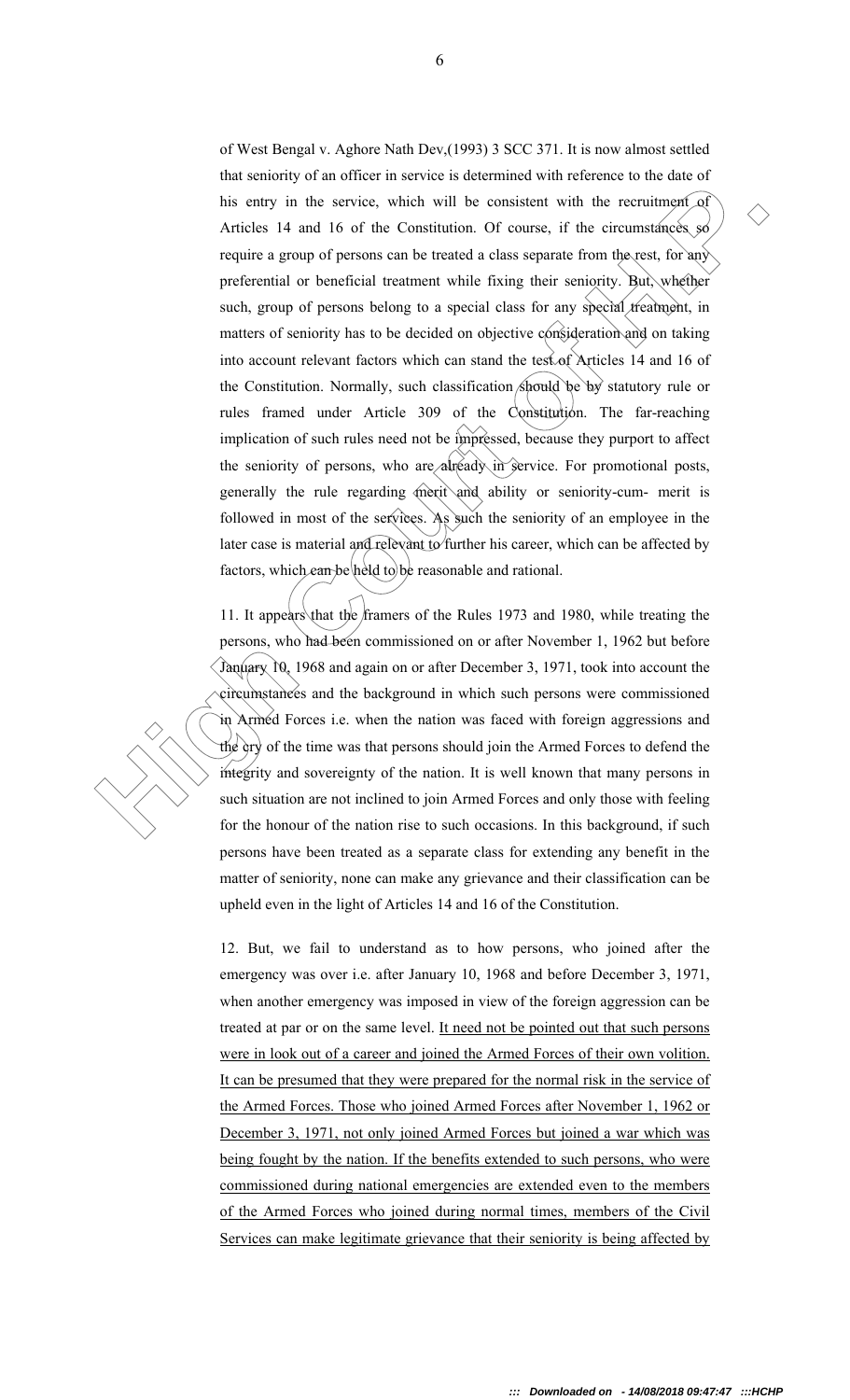persons recruited to the service after they had entered in the said service without there being any rational basis for the same.

13. xxxxxxxx

**H** a. Constant that the persons who badjoined army after the declaration of each arm is because the content of the same for the same for the same  $\alpha$  and  $\alpha$  are  $\alpha$  and  $\alpha$  are  $\alpha$  and  $\alpha$  are  $\alpha$  and  $\alpha$  and  $\$ 14. Can it be said that the persons who had joined army after the declaration of emergency due to foreign aggression and those who joined after the war came to an end stand on the same footing? Those who joined Army after revocation of emergency joined army as a career. It is well known that many persons, who joined army service during the foreign aggression could have opted for other career or service. But the nation itself being under peril, impelled by the spirit to serve the nation, they opted for joining Army where then risk was writ large. No one can dispute that such persons formed a class by themselves and by Rules aforesaid an attempt has been made to compensate those who returned from war if they compete in different service. According to us, the plea that even persons, who joined army service after cessation of foreign aggression and revocation of emergency have to be treated like persons, who have joined army service during emergency, due to foreign aggression is a futile plea and should not have been accepted by the High Court. It need not be impressed that whenever any particular period spent in any other service by a person is added to the service to which such person joins later, it is bound to affect the seniority of persons who have already entered in the service. As such any period of earlier service should be taken into account for determination of seniority in the later service only for some very compelling reasons, which stand the test of reasonableness and on examination can be held to be free from arbitrariness."

(emphasis supplied)

In **Narendra Nath Pandey and others vs. State of U.P. and others, AIR 1988 SC 1648** the Apex Court was dealing with the provisions of Rule 6 of the U.P. Rules, the relevant portion of which reads as follows:

"R.6 Seniority and pay-

(1)Seniority and pay of candidates appointed against the vacancies reserved under sub-rule (1) of Rule 3, shall be determined on the assumption that they entered the service concerned at their second opportunity, of competing for recruitment, and they shall be assigned the same year of allotment as successful candidates of the relevant competitive examination."

Interpreting this Rule, the Apex Court held as follows:

"13. It is true that Rule 6 does not provide for the period between demobilisation and recruitment of a war service candidate in the civil service.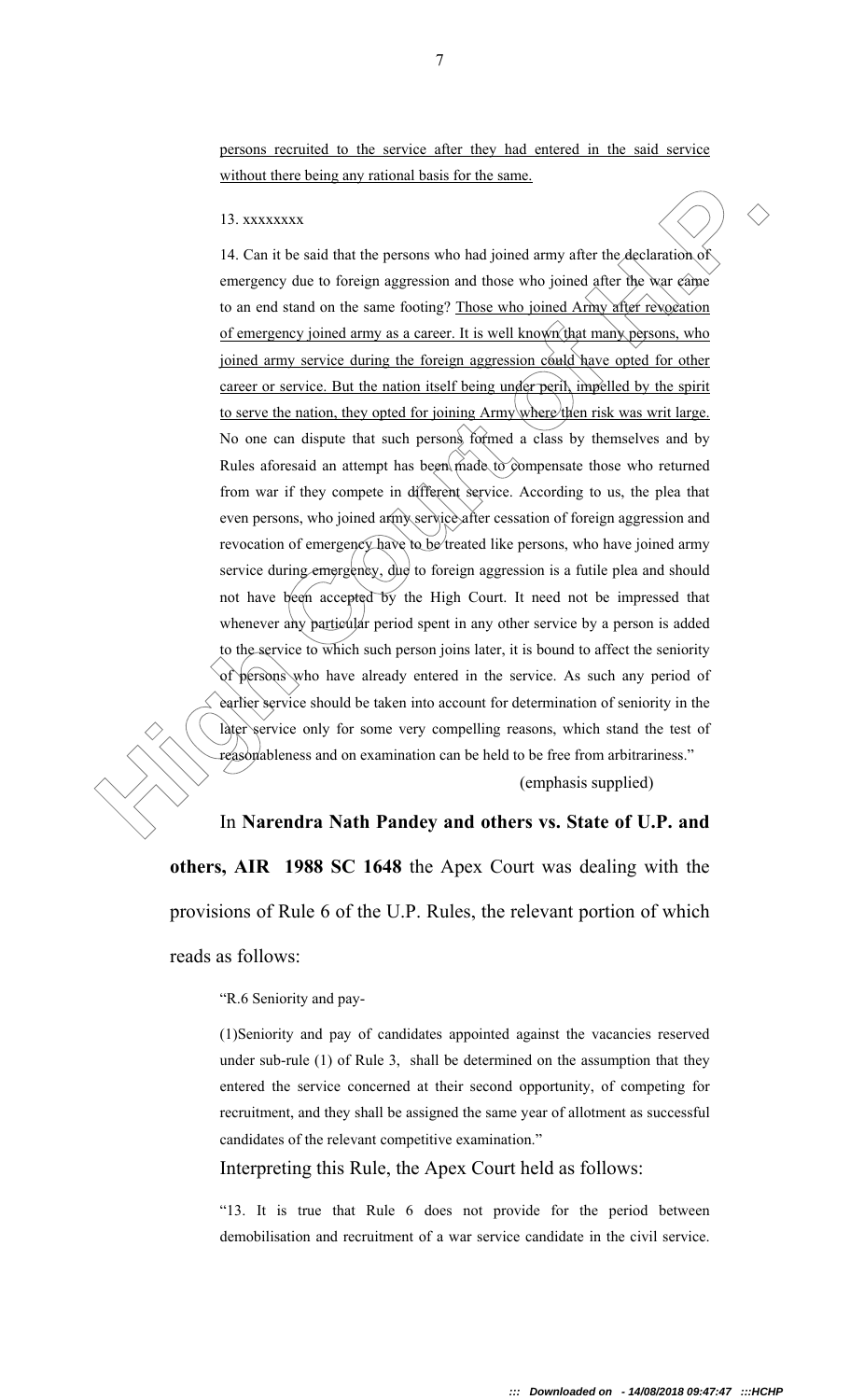the recruitment of a candidate in the Provincial Civil Service. Immediately directions are compared to the protocol of the protocol of the service of the service of the service of the service of the service of the service Nor does it forbid consideration of such period. It cannot, however, be denied that after the discharge from war service, there will be some lapse of time for the recruitment of a candidate in the Provincial Civil Service. Immediately after discharge, one cannot get himself recruited in the Provincial Civil Service. There is a question of competing in the examination. Rule 6 does not provide for any gap to be taken into consideration, yet it is apparent that some reasonable period has to be allowed to a candidate so as to enable him to avail himself of the opportunity of appearing at the competitive examination for his recruitment in the Provincial Civil Service. It cannot be gainsaid that to compete in the examination, a candidate has  $f_0$  make preparation for that. Competitive examinations are generally difficult and, in our opinion, at least two years' time should be allowed to a candidate, after his discharge, for his preparation for the competitive  $\&$  and that will be his first opportunity. The second opportunity will arise in the next year, that is, in the third year of his discharge from the armed forces. In other words, he should be allowed three years for competing in the relevant examination for recruitment in the civil service.

14. Even after he becomes successful, he is not recruited immediately. There is the question of availability of vacancies and posting. It is common knowledge that some time is taken for posting. On a proper construction of Rule 6, the period spent by a candidate for competing in the examination which, in our opinion, will not be more than three years, and the period of time taken for his recruitment or posting will also be taken into consideration for the purpose of computing the seniority of a war service candidate. Thus, if a candidate is discharged in the year 1968, he should be given three years' time to avail himself of the opportunity of competing in the examination. Suppose, he is successful in the examination held in 1971 and posted in 1973. In view of Rule 6, he would be deemed to have entered service at the second opportunity of competing for recruitment and the entire period from the date of assumed entry in the service up to his recruitment in 1973 shall betaken into account for the purpose of computing seniority and pay. If, however, a candidate does not avail himself of the opportunity within three years of his discharge from war service or takes the examination but becomes unsuccessful, the period between his discharge and subsequent recruitment will not be taken into account for the purpose of computing the seniority. Rule 6 should be given a reasonable interpretation. We do not find any reason to interpret Rule 6 in a way which will be doing injustice to the appellants who have been recruited under the Service Rules after competing successfully in the examination.

15. We agree with the High Court that the 1973 Rules as also the 1980 Rules are quite legal and valid. We are, however, of the view that under Rule 6 of the 1973 Rules or Rule 5 of the 1980 Rules only a reasonable period, namely, the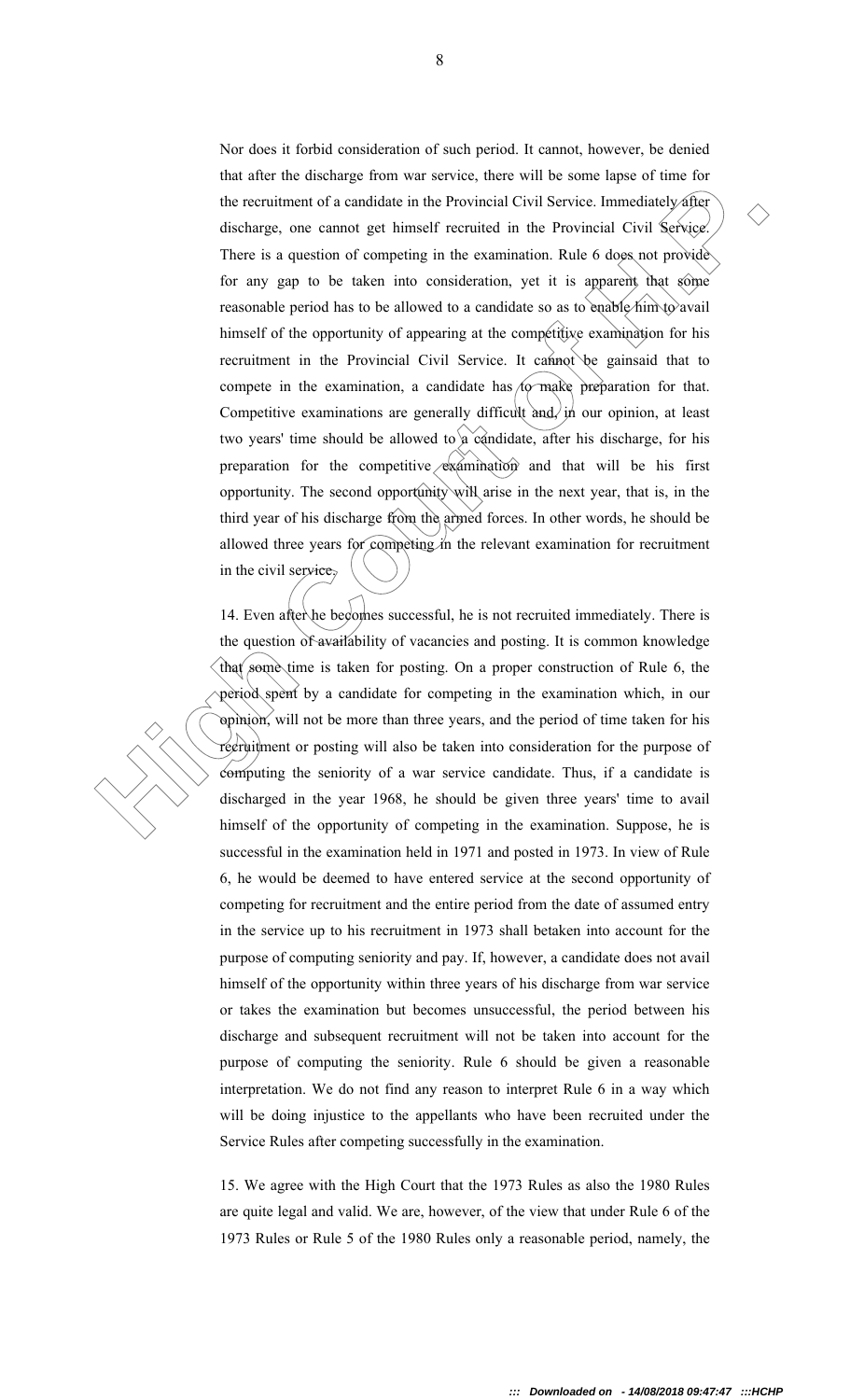period of three years, required for taking the examination and the time taken for recruitment or posting, as discussed above, along with the period of war service, but no other period, will be taken into consideration for the purpose-of computing the seniority and pay. The impugned seniority list prepared in 1976 and also that prepared subsequently in the year 1980 cannot be sustained, as they have been prepared by taking into consideration the entire period between the discharge and the recruitment without any reservation for computing the seniority."

**Example 12** and the set of H.P. Administrative period, by the impact of the period of the period of the period of the period of the period of the period and also that peperod anisotic period between the set of the period A Division Bench of this Court of which one of us (V.K.Ahuja, J) was a Member, considered in detail the provisions of reservation for ex-servicemen in so far as they were applicable to the H.P. Administrative Service in **CWP No.1352 of 2006 titled Rajinder Singh and others vs. State of H.P. and others & other** connected matters. In that case also Rule 4(i) of the Rules was challenged on the ground that though there may be reservation for those persons who joined armed forces during emergency when the Nation faced aggression by treating them as special class but the said reservation should not be extended by giving benefit to all those persons who had joined the armed forces in normal period. The Division Bench while dealing with this contention discussed the issue in the following terms:

> "A perusal of these Rules shows that the term 'demobilized' has not been defined in any of the rules and it is clear that taking the definition from the dictionary, it can be interpreted that these Rules are meant for providing reservation to those armed forces personnel who had been demobilized from these forces. Nowhere the word ex serviceman has been used in the preamble or title of these Rules. The intention of the State Government was to give benefit to those persons who had been demolished (sic) after the emergency and not to all ex servicemen. This demobilization may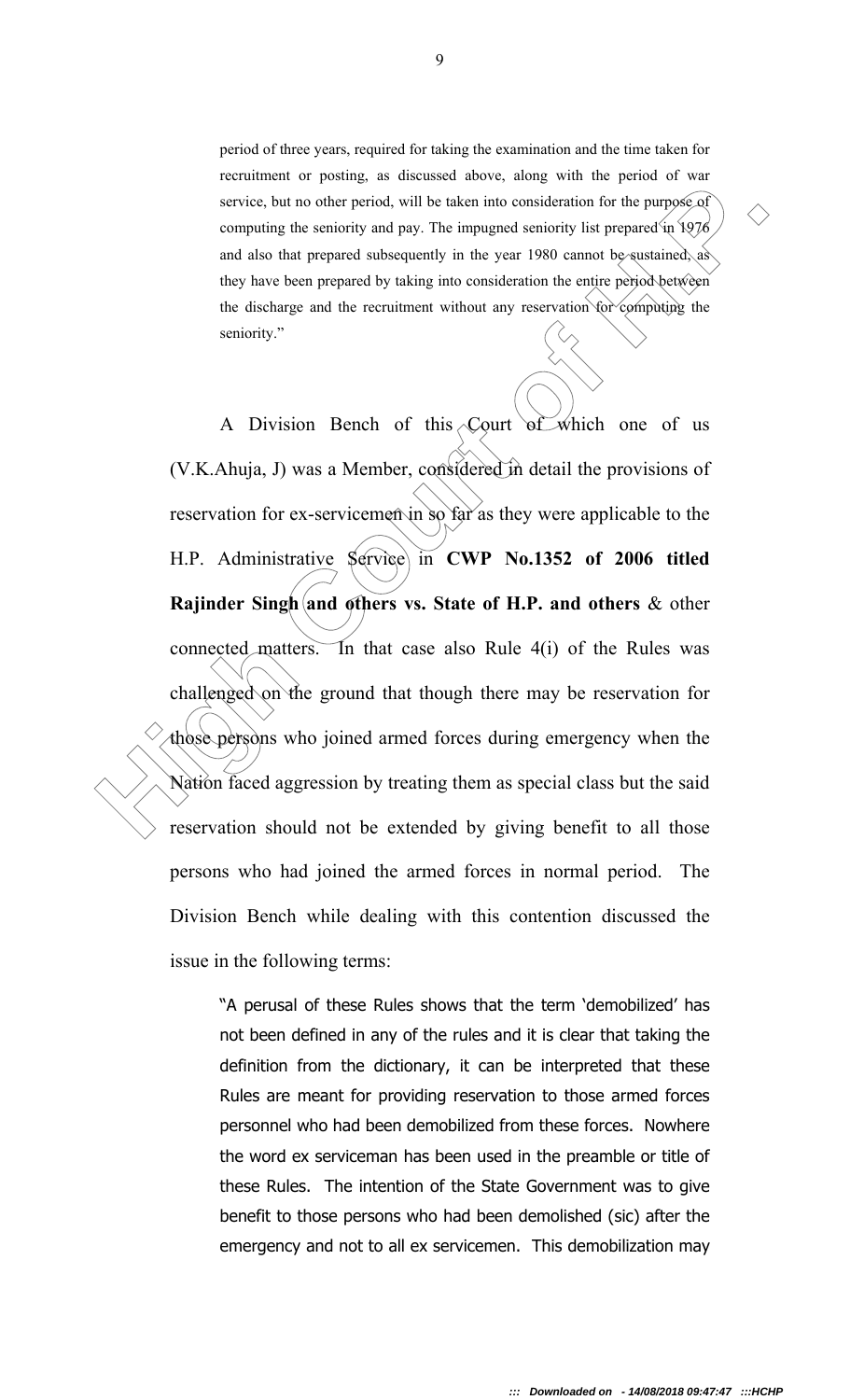be due to the cessation of external aggression and reduction of strength of armed forces which are raised to meet the challenge posed by the Indo China war of 1962 and Indo Pak war of 1965. Xxxxxxxxx

being in of annear bottom and a method of the court of the court of the court of the court of the court of the court of the court of the court of the court of the court of the court of the court of the court of the court These Rules were exclusively framed for the benefit of those Indian Armed Forces Personnel who had served in these forces during the national emergency and not for all ex servicemen though they were entitled to be selected against the quota reserved for ex servicemen which was already availed for 1984-85 batch by Shri B.R. Verma and there could not be reservation for two posts in that year and, therefore, respondent No.4 was not entitled to be adjusted for the purpose of seniority or reservation as an ex serviceman or demobilized person which are two distinct terms and has to be construed distinctively at different places. Xxxxxxxxx

## The next limb of the argument of the learned counsel for the petitioners was that respondent No. 4 had not joined during emergency and the benefit of service rendered as ex-serviceman were given to a person who did not join in emergency but joined in normal time and, therefore, the Rules providing for reservation or giving of benefit of past military can be said to be ultra vires provisions of the Constitution and further that the amendment in rules cannot take the benefits accrued to a person retrospectively and the seniority cannot be changed after a lapse of considerable time. Learned counsel for the petitioners had placed reliance on the following decisions.

 In the decision in **S.B. Dogra** Vs. **State of H.P. and others**, **(1992) 4 Supreme Court Cases 455**, shows that an Appellant Emergency Commissioned Officer, joined Delhi, H.P. Anandaman and Nicobar Island Police Service and after formation of State of Himachal Pradesh was allocated to State Police Service and appointed against the vacancy reserved for Demobilized Armed Forces Personnel. It was held that the Tribunal ought not to have disturbed the seniority after such a long lapse of time when respondent had not challenged it before the same was finalized in 1979.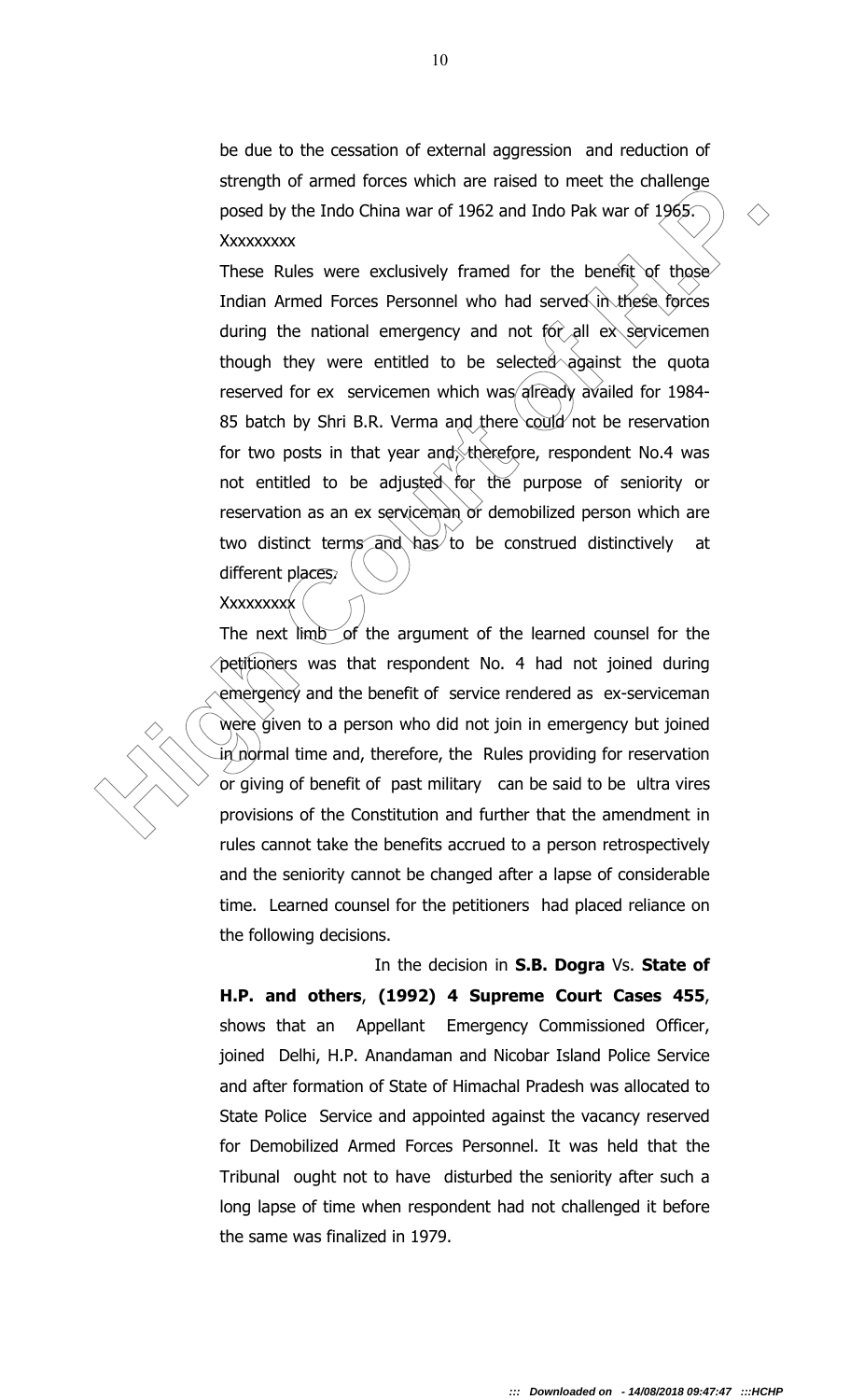## **Example 10 Court and the set of the set of the set of the set of the set of the set of the set of the set of the set of the proofs appointed of cateral behavior of (External) Emergency on 26.10.1962, were** *not* **covered**  In **Chittranjan Singh Chima & another** Vs. **State of Punjab & others**, **(1997) 11 Supreme Court Cases 447**, the apex Court has held that the persons appointed to defence services under the normal recruitment, before proclamation of (External) Emergency on 26.10.1962, were not covered under the expression "military service" as defined in the Punjab Government National Emergency (Concession) Rules, 1965. Hence, the appellants who were enrolled in Indian Air Force on 7.12.1957 and 3.9.1959 respectively and were released in 1974 on completion of 15 years of service, held, not entitled to benefit of this service for  $\sinh(y)$  and other consequential benefits because they were not appointed during emergency but in the regular process.

## Xxxxxxxxx

The decision in **Ram Janam Singh** Vs. **State of Utter Pradesh & others**, **AIR 1994 S.C. 1722**, deals with the question about which concessions were given to those officers joining armed forces during emergency and thereafter. However, denial to those joining after revocation of emergency is not discriminatory. Separate rules were framed conferring benefit in the matter of seniority only on those officers joining armed forces after November 1, 1962 but before January 10, 1968 and those joining after  $3<sup>rd</sup>$  December, 1971 were held to be not discriminatory. Such officers benefited under the Rules constitute a separate class. It is apparent from Ram Janam's case supra that the Supreme Court has clearly held that denial of the concession to persons who joined armed forces after revocation of emergency is not discriminatory and the officers benefited under the Rules framed by the State Government to give benefit to those who joined during emergency constitute a separate class and, therefore, as a class they are entitled to the benefit of the previous services."

 After discussing the matter in great detail, as above, the Division Bench concluded as follows:

 "Rule 4(1) of DIAFP Rules which gives benefit of military service with retrospective effect are quashed for the reasons given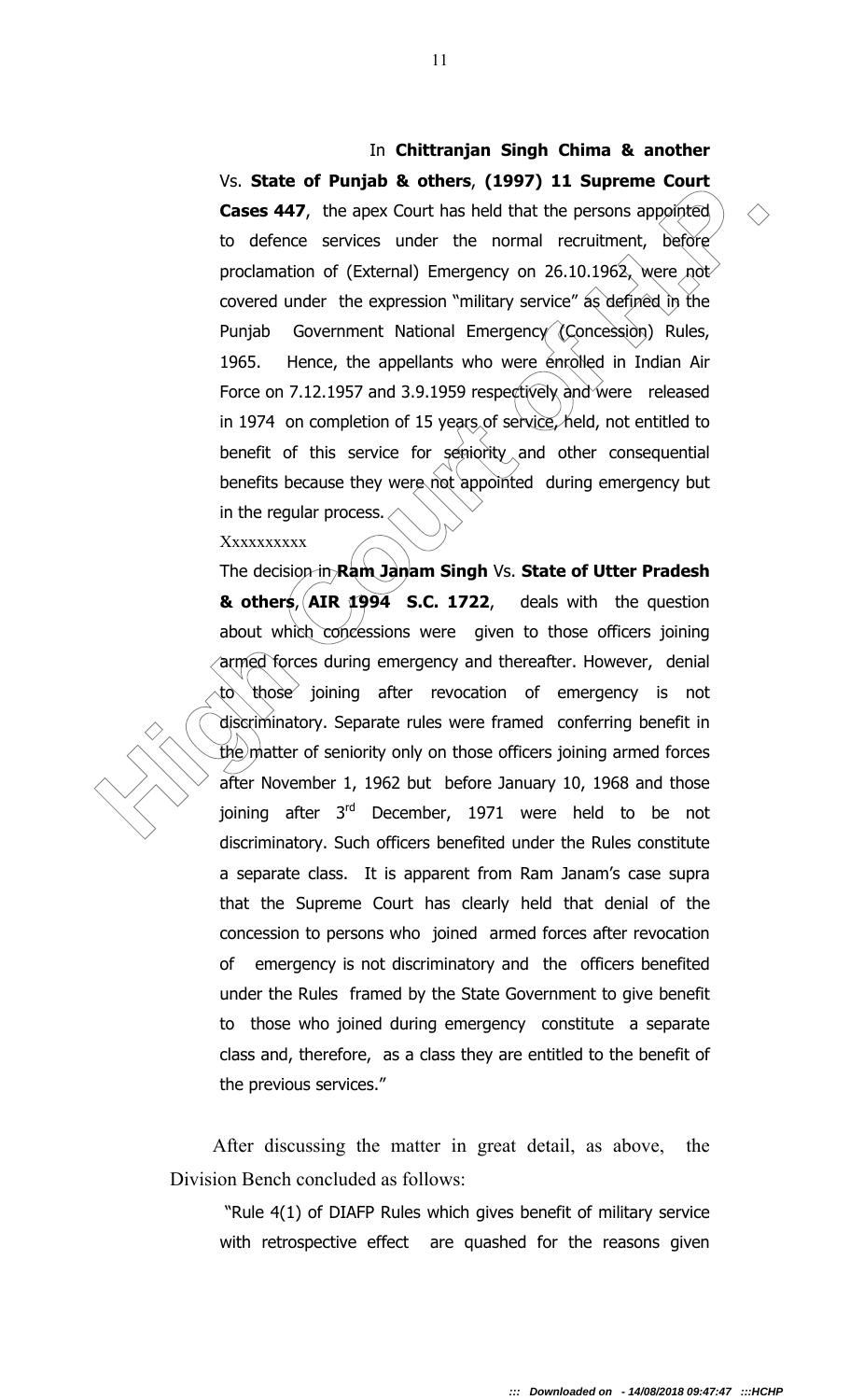above. However, the Government shall be at liberty to frame fresh rules for making reasonable classification in regard to the persons appointed during emergency and in normal time. These shall be applicable for future only."

It is clear that the Division Bench in relation to the Demobilized Indian Armed Forces Personnel Rules relating to the H.A.S. has held that the Rules in so far as they give benefit of military service with retrospective effect are illegal and that the Government should frame Rules for making reasonable classification in respect of the persons appointed during emergency at normal times in view of the judgments

Hest ritues of intending **Presentation Cassuation Cassuation Cause the persons appointed during emergency and in normal times**  $\Diamond$  Threse shall be applicable for future only."<br>
It is clear that the Division Bench in The Apex Court in a number of cases has upheld the validity of the Rules whereby benefit of counting the service rendered in the armed forces for the purposes of calculating seniority in the civil post is granted. However, the Apex Court in **Ram Janam Singh's case and Chittranjan Singh Chima's case** has clearly held that ex-servicemen who joined the armed forces during the period of emergency form an entirely different class as distinguished from the ex-servicemen who joined the armed forces when there is no state of emergency in operation and normalcy is prevailing. The Apex Court has clearly held that these two categories of ex-servicemen form two separate classes and are not equal to each other.

> When a state of emergency is declared and the Nation is at war or facing the threat of aggression some young persons out of a feeling of patriotism join the armed forces knowing fully well that they are putting their lives at stake. They give up their chance to join civil service and live a comfortable life in the main cities of the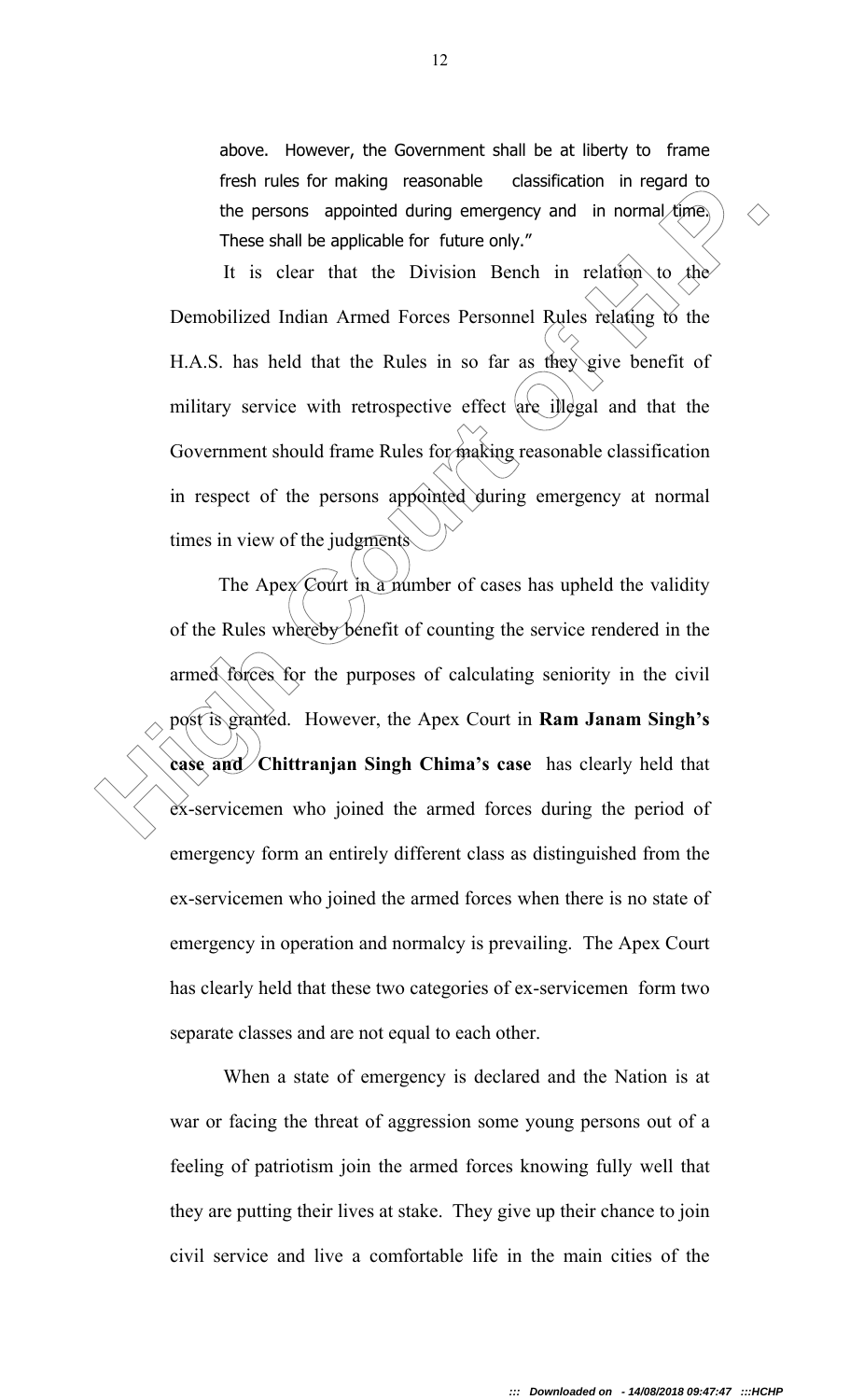those who join service during normal period. These persons weight<br>all the pros and cons and after taking into consideration all factors<br>come to the conclusion that they have a good future, in the arrived<br>forces. They join country. These persons stand on a totally different footing from those who join service during normal period. These persons weigh all the pros and cons and after taking into consideration all factors come to the conclusion that they have a good future in the armed forces. They join the armed forces as a profession like any other. This is not to demean or in any manner diminish the value of their service to their country. The sacrifice of the armed forces personnel can never be forgotten. They serve society in times of turmoil. They live separately from their families. They serve at the borders in hostile climes and when they leave the army it is the Nation's duty to ensure that they are rehabilitated in a proper manner.

 However, as held by the Apex Court and already indicated by us above there can be no manner of dispute that ex-servicemen who joined the armed forces during emergency have to be placed on a much higher pedestal. Their sacrifice is much more than that of those persons who have joined the armed forces during normal service. Therefore, though the grant of benefit of service rendered in the armed forces to ex-servicemen who join during emergency may be justified, such benefit may not be totally justified in the case of those ex-servicemen who joined during normal times.

 There may exist an intelligible criteria for providing reservation to ex-servicemen. The object is also reasonable i.e. to rehabilitate the ex-servicemen but this object can be achieved by providing reservations to them. Nobody is against such reservation. Their pay can also be protected. The problem arises when there is a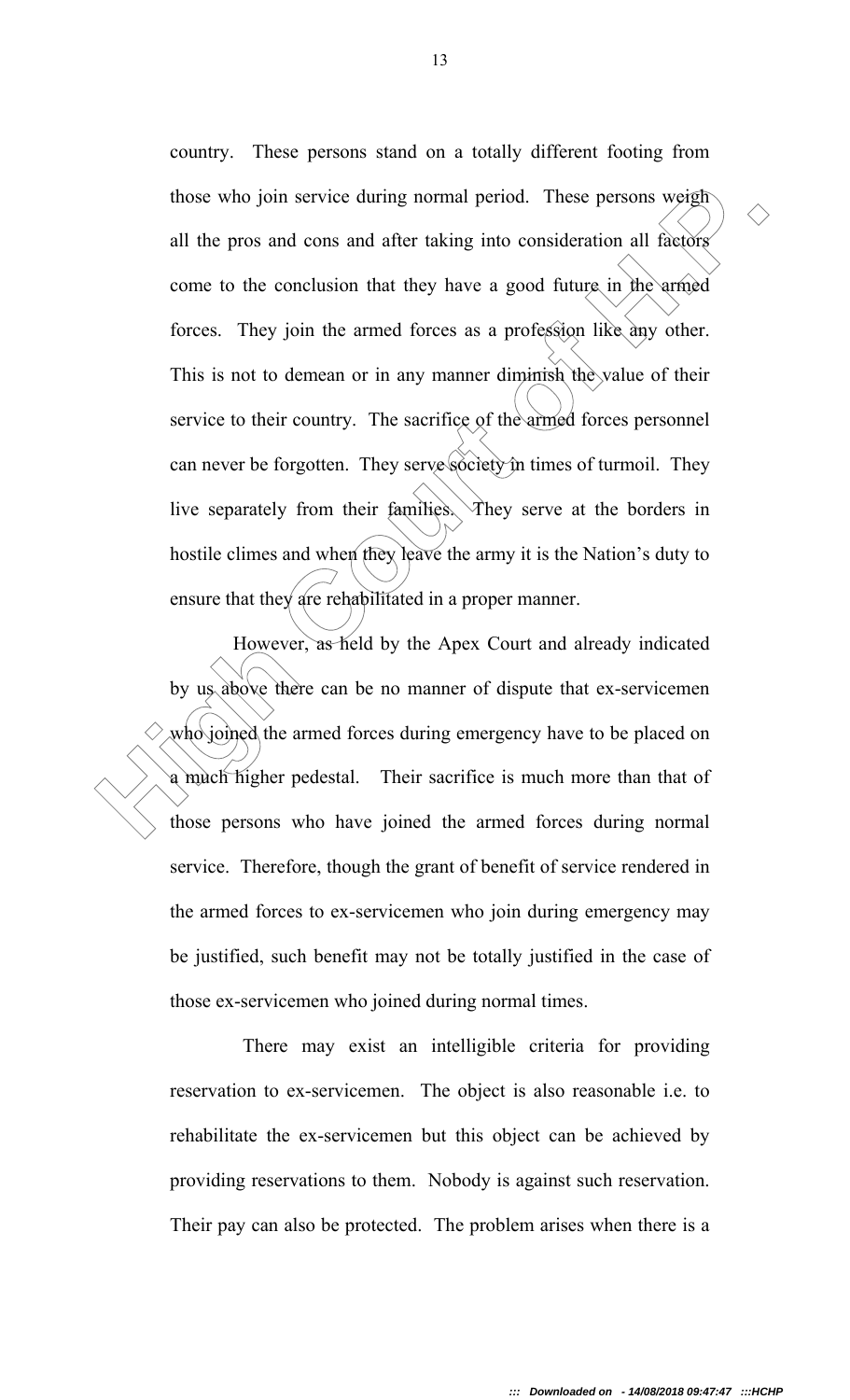conflict between persons from the civil society who have joined service much earlier than the ex-servicemen but then they are placed lower when the ex-servicemen who are given benefit of their past service regardless of the fact whether they have joined during emergency or not.

service much earlier than the ex-servicemen but then they are placed<br>lower when the ex-servicemen who are given benefit of their past<br>service regardless of the fact whether they have joined during<br>emergency or not.<br>It wou It would also be pertinent to point out that as per the information available with us in all other States in the Country the benefit of Demobilized Armed Forces Personnel Rules or similarly worded Rules is confined to those persons who joined the armed forces during the period of emergency. In fact as per the information supplied at the  $B\alpha r$ , in the other States even the benefit of reservation is only available to those persons who joined the armed forces during the period of emergency. It is only in the State of Himachal Pradesh that this benefit has been extended to all ex-servicemen. This Court can take judicial notice of the fact that a large proportion of the population of the State of H.P. joins the armed forces. In this State there is a culture of serving the armed forces. It is probably in this context that the benefit of reservation was extended to all exservicemen. However, this appears to have been done in a mechanical manner. The benefit of counting the period of service rendered in the armed forces for the purposes of seniority in civil service has been made available to all ex-servicemen without looking into all aspects of the matter.

> We are of the view that such benefit should have been limited to those persons who joined during the period of emergency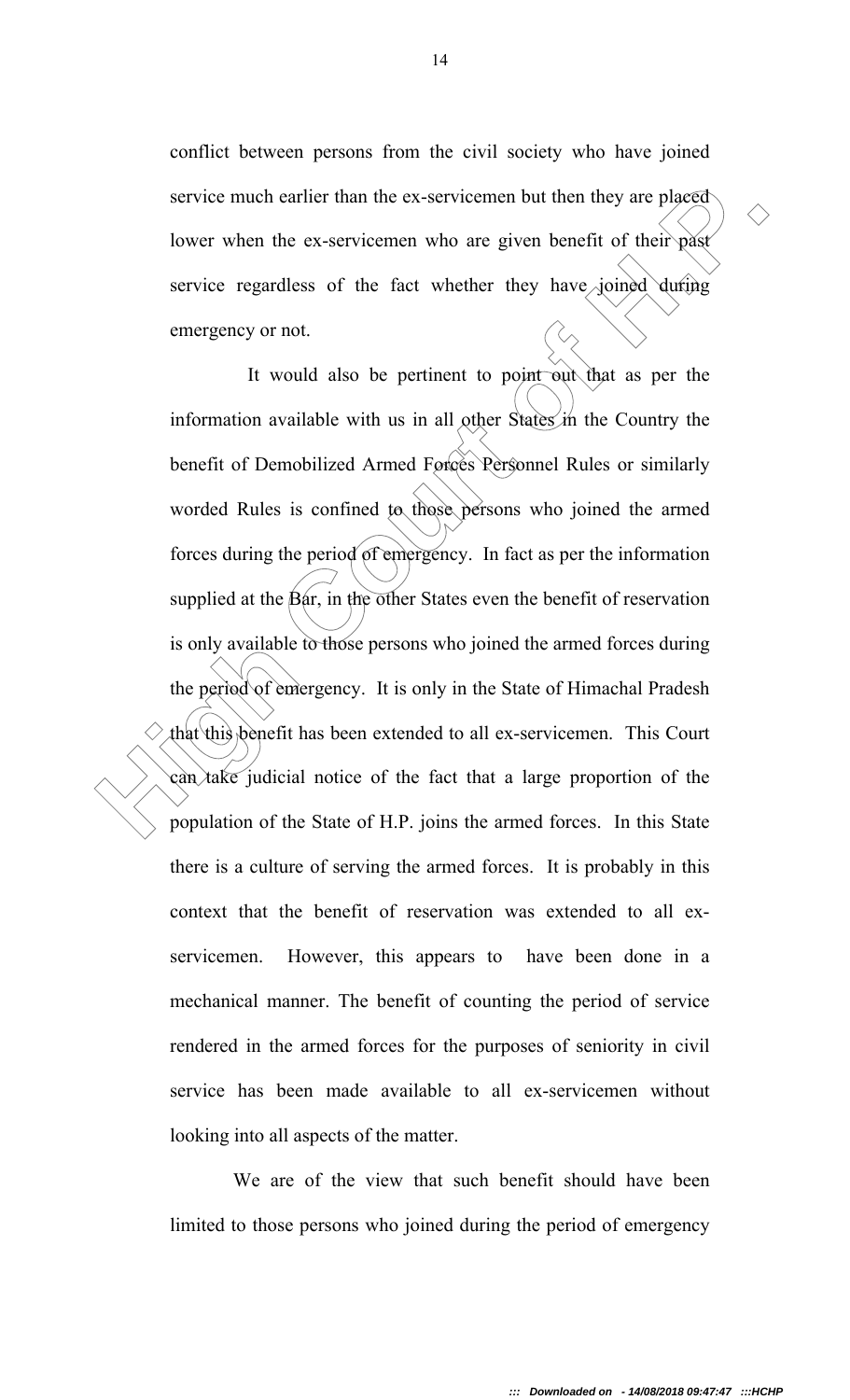Apex Court in a number of cases including those quoted above has<br>
clearly held that efficiency should not suffer on account of<br>
reservation. Reservation can be held to be reasonable as long as<br>
efficiency does not suffer. only. Otherwise the Rules would become unconstitutional. The Apex Court in a number of cases including those quoted above has clearly held that efficiency should not suffer on account of reservation. Reservation can be held to be reasonable as long as efficiency does not suffer. It is also well settled that the seniority of an officer in service is determined with reference to the date of entry in the service. This is consistent with Articles  $14 \& 16$  of the Constitution. Exceptions can be made only in special circumstances. However, what are the special circumstances and who are the persons who are entitled to such benefits has to be decided objectively. Therefore, the rules in this behalf must be framed by taking into consideration the effect which such reservation will have on efficiency of the service and the manner in which it will affect the seniority of persons who are already in service.

 We may approach this issue from another angle. The Apex Court both in **Ram Janam Singh's case** as well as in **Chittranjan Singh Chima's case** clearly held that the ex-serviceman who joined the armed forces during normalcy could not be equated with exserviceman who joined the armed forces during emergency. The Rule under challenge in fact equates these two. Therefore, two unequals have been treated as equals. What may be valid or reasonable for the ex-servicemen who stand on higher pedestal i.e. ex-servicemen who joined during emergency may not necessarily be valid or legal for those who stand on a lower footing. The civil servants who are placed lower to such ex-servicemen can genuinely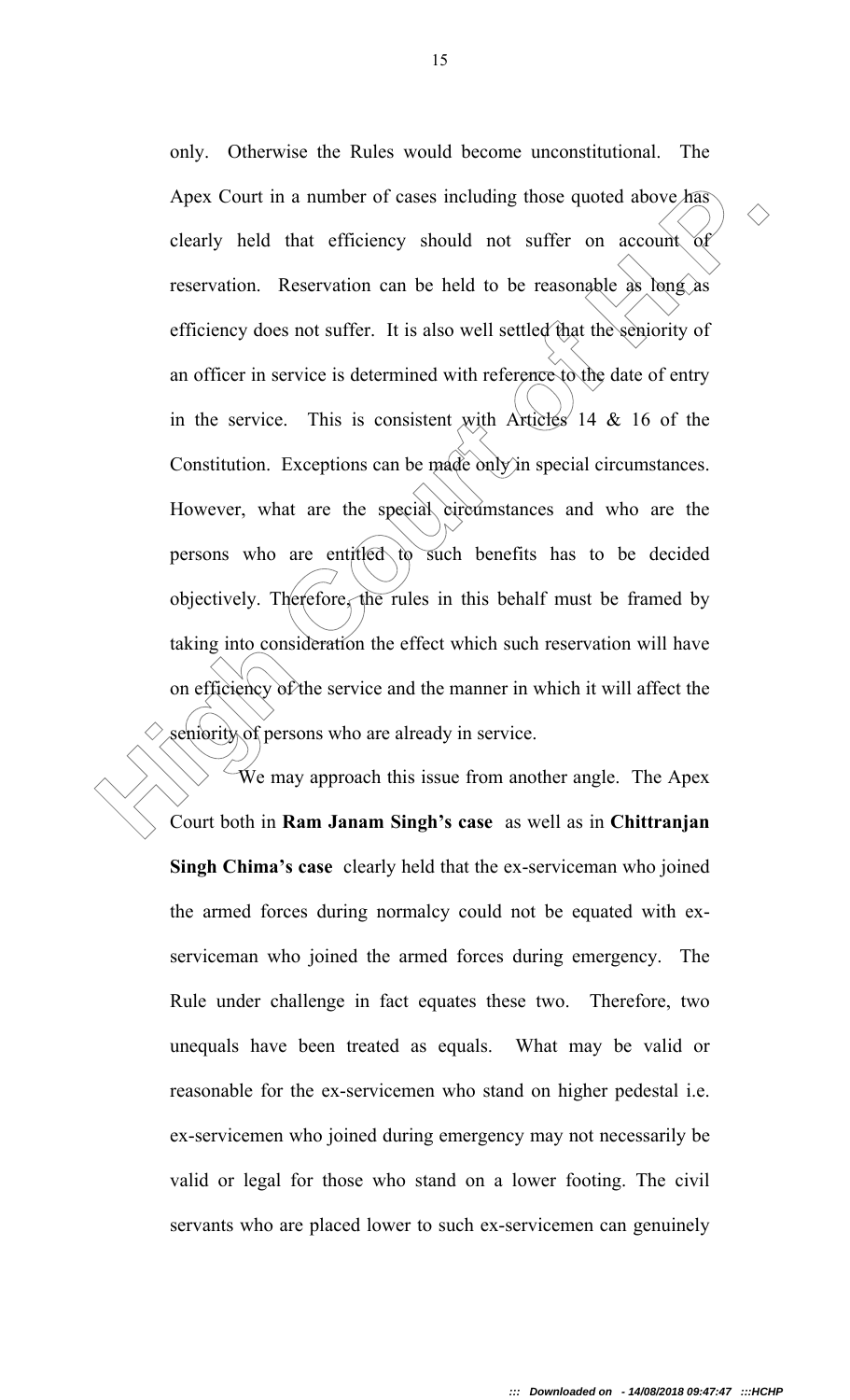complaint that they are the victims of arbitrary discrimination as clearly pointed out in **Ram Janam Singh's case**. Efficiency of the service is also bound to suffer if all ex-servicemen are given this benefit.

clearly pointed out in **Ram Janam Singh's case**. Efficiency of the<br>service is also bound to suffer if all ex-servicemen are given this<br>benefit.<br>In our considered opinion the State Government did not at<br>all take into consi In our considered opinion the State Government did not at all take into consideration these aspects of the matter. No material has been placed on record to show whether such objective criteria were followed while framing the Rules. We also find that in the State of Himachal Pradesh benefit of past service rendered in the armed forces is even being given to those persons who did not even fulfil the minimum educational criteria for the service which is otherwise mandatory. Take for example the present case. According to the  $R\&P$  Rules relating to District Attorneys, the minimum eligibility criteria is a degree in law with three years experience as a lawyer. Ex-servicemen who were not even possessing a degree in law nor having any experience of practice are being given the benefit of the past service rendered in the Army. Immediately on joining the service they become senior to persons who have come from the general category and joined service much earlier to them. This is bound to affect the efficiency in the service. This will also cause heart burning. Competent persons who joined from the general category are placed lower in seniority to those who may have become eligible to even join service much after they joined.

> On behalf of the respondents reliance is placed on two judgments of the Apex Court in **Charan Singh and another vs.**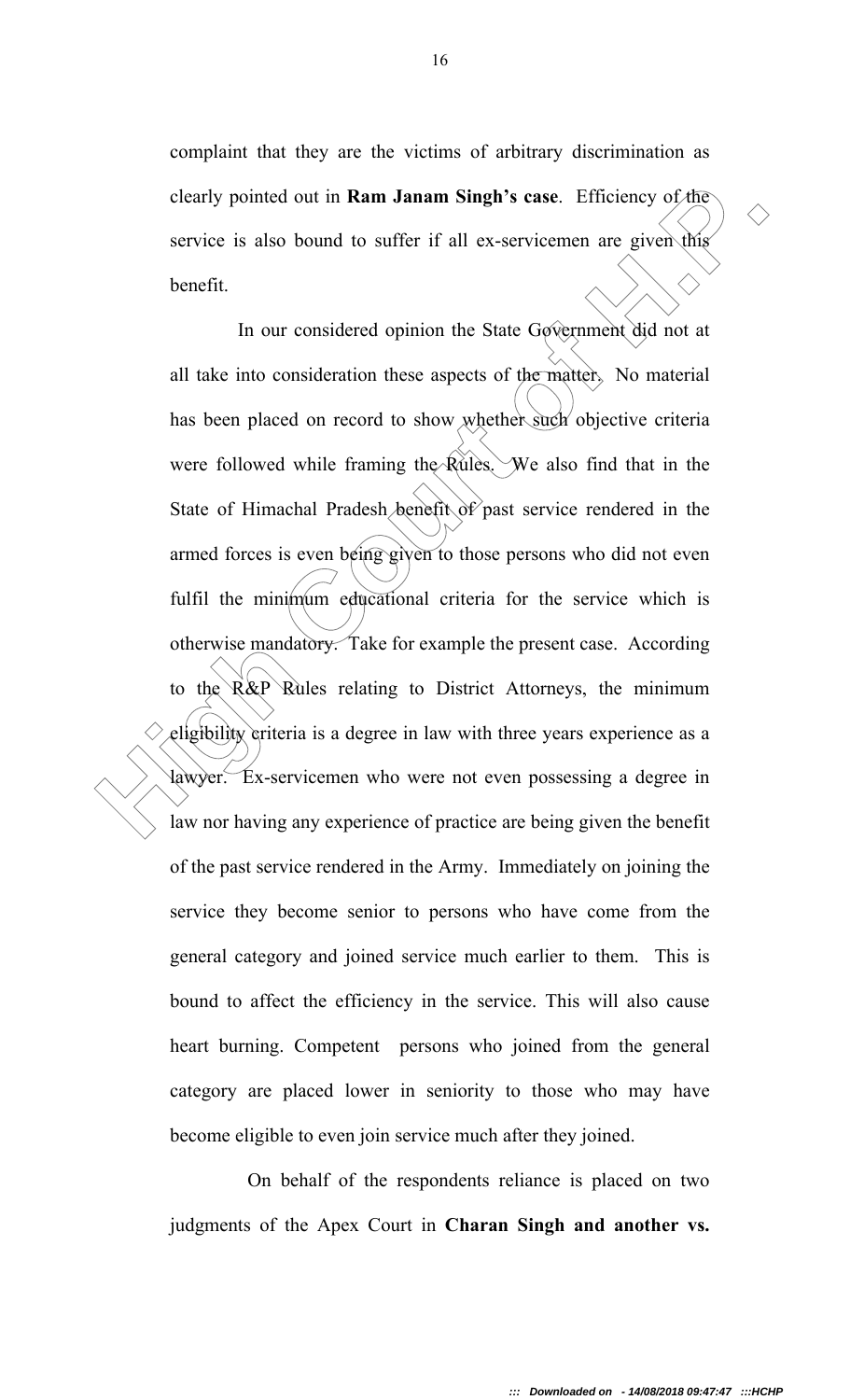State of Punjab and others, (1998)9 SCC 284. It would Formulate the performant to mention that in those cases nobody had challenged the validity of the Rules and only the interpretation of the Rules weat in question. In t **State of Punjab and others,(1998)9 SCC 283 & Amarjit Singh vs.**  State of Punjab and others, (1998)9 SCC 284. It would be pertinent to mention that in those cases nobody had challenged the validity of the Rules and only the interpretation of the Rules was in question. In the present case it is the validity of the Rules which has been challenged. It would be pertinent to mention that in **Janeshwar Goyal and others vs. Hon'ble High Court of H.P. ad others, 1995(2) Sim.L.C. 205,** a Division Bench of this Court dealt with a similar situation. No-doubt the Division Bench decided the case mainly on the ground that the Rules were invalid since the High Court had not been consulted before making the reservations applicable to the judicial service. However, certain observations of the Court are relevant in this regard, which are quoted below:

"16……The petitioners also submit that even otherwise the impugned orders are arbitrary and violative of Articles 14&16 of the Constitution of India. It is particularly submitted that the impugned orders have the effect of making respondent No.3 a Judicial Officer from 1974 when he was not even qualified to hold the said post. As has been noticed earlier, the respondent No.3 was only a matriculate when he joined the Indian Air Force in November, 1965. He passed his B.A. in 1971 and LL B., in 1976. Rule 4 of 1973 Rules provide that no person shall be appointed to be a subordinate judge who is not a Law Graduate or has not possessed of an equivalent examination. Clearly, therefore, respondent No.3 was not eligible to be appointed as a Subordinate Judge before 1976. It is, therefore, a case where he has been treated as having been appointed before he was eligible to be so appointed. The rule, if any, made in this behalf and having the aforesaid effect would require consideration in the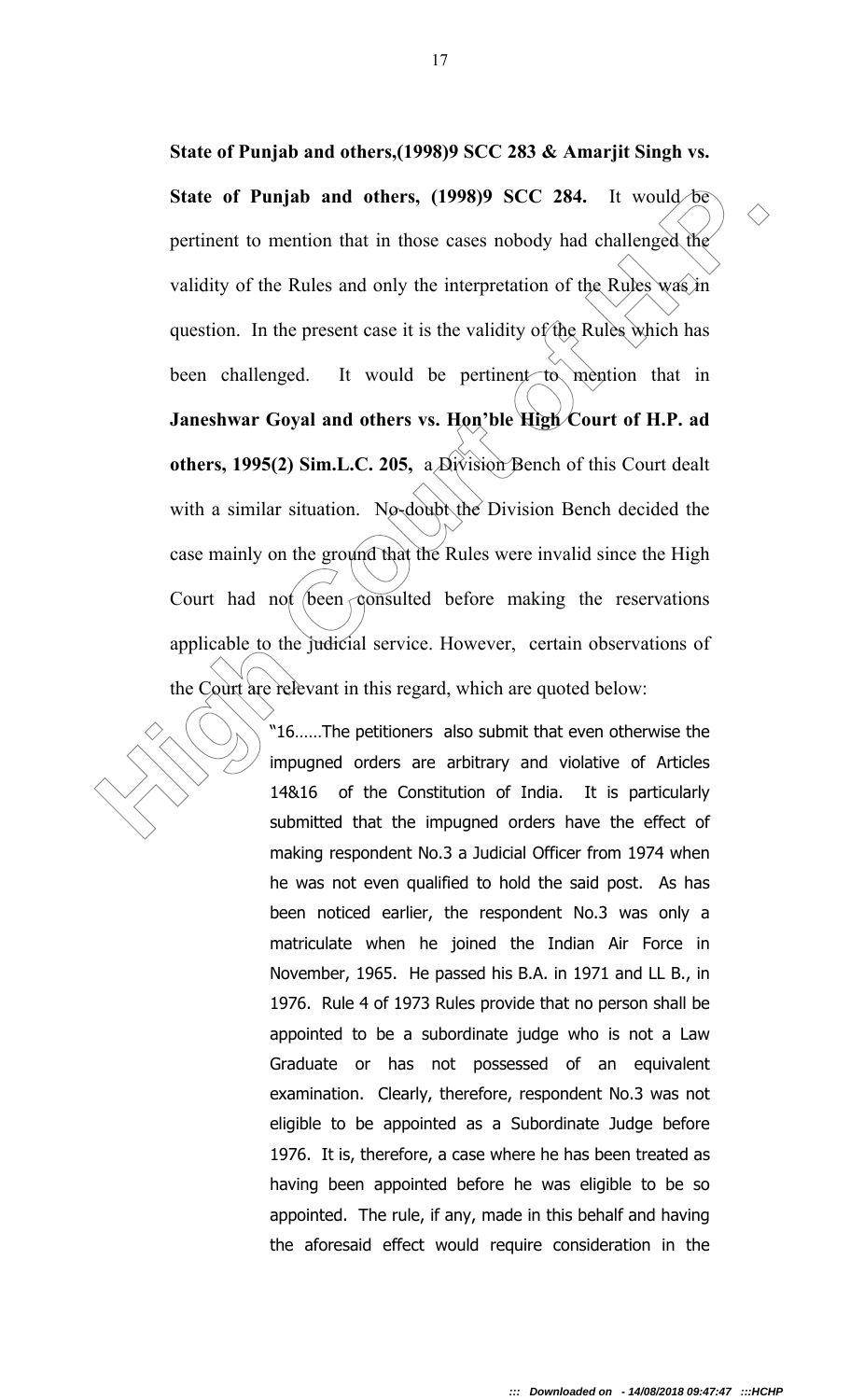Inverter, user including the consideration of said poeticine wisterne and hence the consideration of said question  $\sim$  would not arise. Since the impugned orders are supported de hors the rules, it is necessary to conside context of Articles 14 & 16 of the Constitution. It has, however, been held that there has been no such Rule in existence and hence the consideration of said question would not arise. Since the impugned orders are supported de hors the rules, it is necessary to consider whether they are arbitrary as alleged. Assuming that respondent No.3 being the Ex Armed Personnel would fall in a distinct and separate category at the time of his entering the service and hence reservation of post will be constitutionally valid, the same distinction would disappear after his induction into the service. Thereafter it will not be possible to grant the said respondent any such benefit and the said grant would be prima facie arbitrary. It is well settled that persons though recruited from various source as members of the service, are treated as having become part of the said service after their appointment and thereafter no distinction between them can be made. In this view of the matter, respondent No.3 could not be given the said benefit. The said benefit would be violating Rule 4 of 1973 Rules and cannot be justified in any manner. 1973 Rules have statutory force and cannot be permitted to be violated. Then conferring benefits on the respondent No.3 from a date when he was not even eligible for appointment would, in our opinion, be wholly arbitrary and unjustified."

In **Pritam Chand vs. State of H.P. and others, CWP** 

**No.177 of 2000 decided on 22.7.2008,** a Division Bench of this

Court following the aforesaid decision held as follows:

"In the present case also since respondent No.1 had acquired the minimum qualification of graduation required for filling up the post of Statistical Assistant in April, 1983, he could not be granted the benefit of entire approved military service before April, 1983."

 A person who does not have the minimum educational qualification would not be even eligible to apply for the post. When the person is not even eligible to apply for the post it does not stand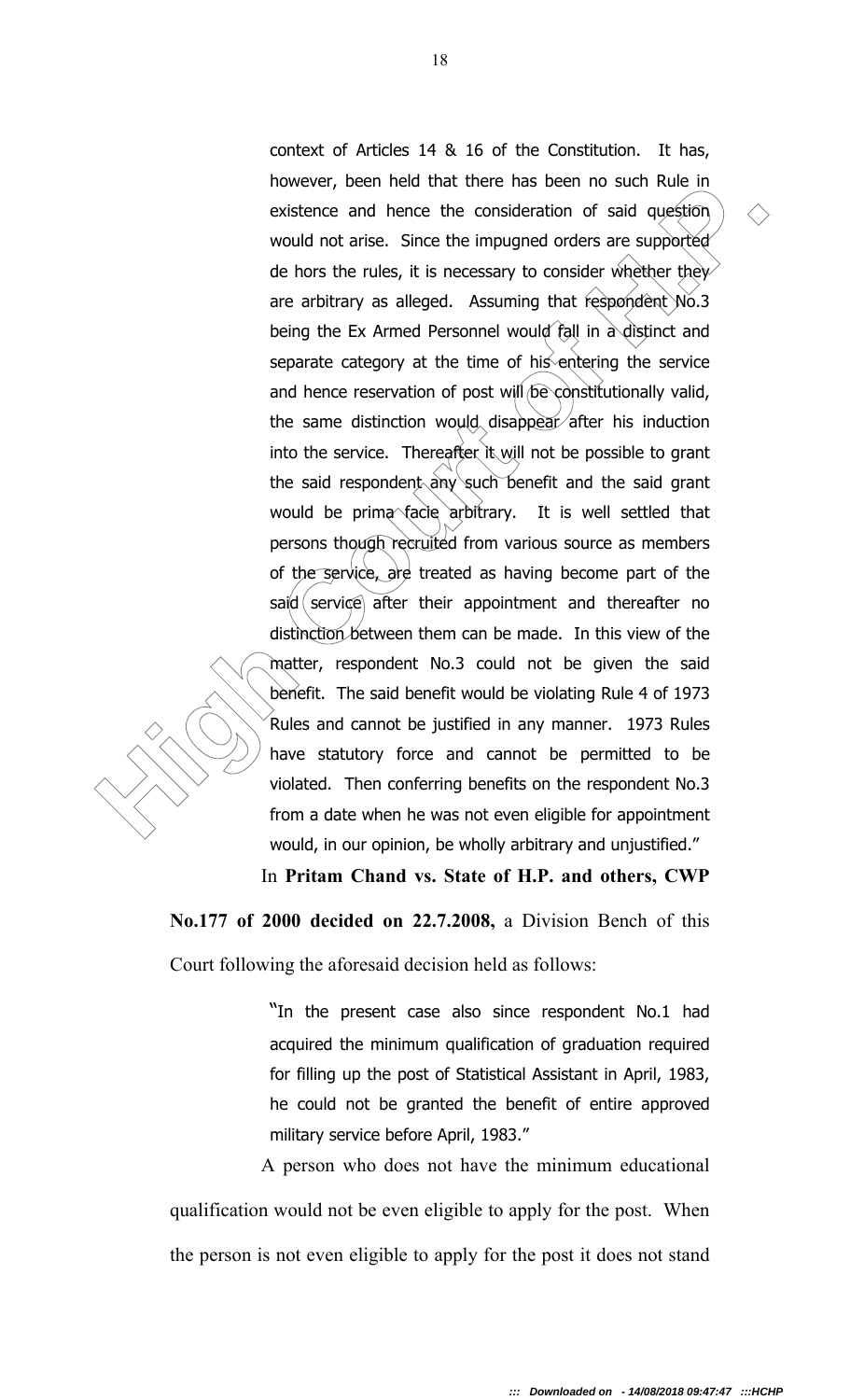Army in such a post. The purpose of the Rules is to rehabilitate the<br>army man. The rehabilitation is done by providing them reservation<br>but when it comes to giving them the benefit of semiority the Kide<br>becomes unconstitu to reason that he can be given benefit of service rendered in the Army in such a post. The purpose of the Rules is to rehabilitate the army man. The rehabilitation is done by providing them reservation but when it comes to giving them the benefit of seniority the Rule becomes unconstitutional if the candidate being given the benefit is ineligible to hold the post. Even the State is not clear as to from which date this benefit is to be given. In some cases like in the case of respondent No.4 and Sh.G.C. Rana the benefit of past service has been given only from the date these persons acquired the minimum educational qualifications but in the cases of some other persons this benefit has been given regardless of this date. This practice is also discriminatory and violative of Article 14 of the Constitution of India.

 $\hat{N}$  view of the above discussion we are clearly of the view that in case Rule 5(i) of the Rules has to be upheld, the entire benefit of the same should be made available only to those ex-servicemen who joined the armed forces during the period of emergency. As far as other ex-servicemen are concerned they may avail the benefit of reservation and fixation of pay but cannot count the past service rendered in the armed forces for the purposes of counting their seniority in the civil service which they have joined under the reserved category of ex-servicemen. It is also made clear that in all cases the benefit of past service can only be available from the date when the ex-servicemen acquired the minimum educational